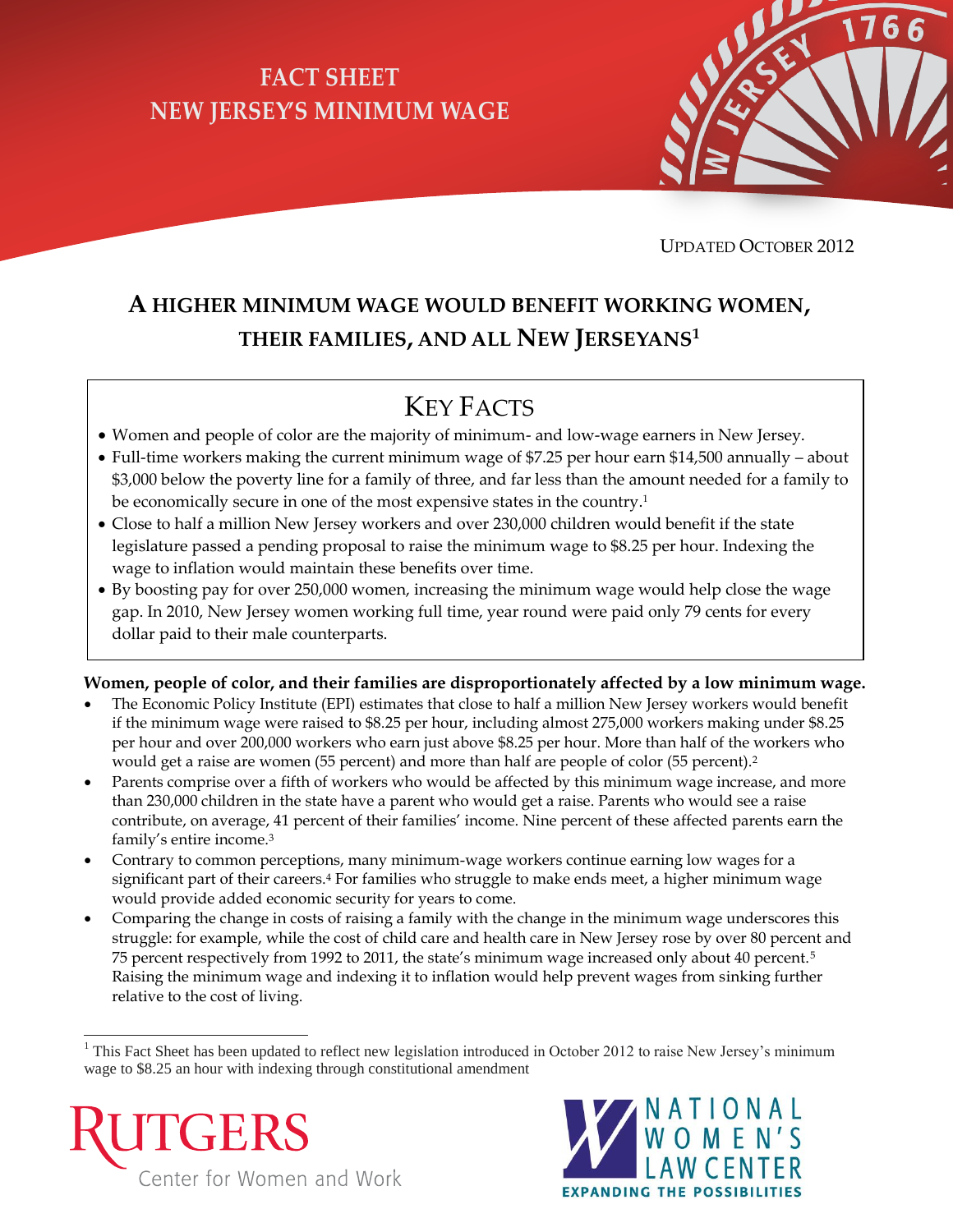In New Jersey the typical woman working full time, year round is paid only 79 cents for every dollar paid to her male counterpart.<sup>6</sup> Since women are overrepresented among low-wage earners, increasing the minimum wage would help close this 21-cent gap.

### **New Jersey's wage standards are lower than in other states in the region and across the country.**

- Eighteen states and the District of Columbia have raised their minimum wages above the federal rate of \$7.25 per hour, and ten states have indexed the wage to keep up with inflation. 7
- Many of the states with a higher minimum wage have a lower cost of living than New Jersey, which consistently ranks among the five states with the highest cost of living.<sup>8</sup> This means the minimum wage of \$7.25 per hour is particularly inadequate in New Jersey.
- Wages for tipped workers in New Jersey are especially low relative to other states. New Jersey is the only state in the Northeast with a minimum cash wage for tipped workers of just \$2.13 per hour, and a total of 32 states and the District of Columbia set the tipped minimum wage at a higher level, including seven that have eliminated the subminimum cash wage for tipped workers altogether.<sup>9</sup> While employers are responsible for making sure that their tipped employees are paid the minimum wage, many workers are paid less due to wage theft and other practices.<sup>10</sup>
- A Senate resolution approved by the Senate Budget and Appropriations Committee would put a constitutional amendment on the November 2013 ballot to raise the minimum wage to \$8.25 per hour and adjust it annually thereafter based on a national measure of inflation. A bill passed in May 2012 by the full New Jersey Assembly, A-2162, would raise the wage to \$8.50 and index it to inflation using a regional measure to calculate these ongoing increases.
- A separate bill passed by the New Jersey Assembly Labor Committee, A-2708, would revise the allowable tip credit so the tipped minimum cash wage would reach 40 percent of the minimum hourly wage in 2012 and 69 percent in 2013. It would also create a permanent relationship between the minimum cash wage for tipped workers and the minimum wage other workers are entitled to by law.

### **An increase in the minimum wage would benefit New Jersey's economy.**

- Workers earning too little to get by cannot provide the spending boost New Jersey's economy needs. Research has demonstrated that spending by households with a minimum wage worker can rise by about \$2,800 in the year following an increase of just \$1 in the minimum hourly wage.<sup>11</sup>
- EPI estimates that raising New Jersey's minimum wage to \$8.25 per hour would generate about \$195 million in additional economic activity in the state in the first year following the increase, leading to the creation of over 1,700 full-time jobs.<sup>12</sup>
- Research contradicts the argument that raising the minimum wage harms business. For example, one study found no negative employment effects resulted from different wage policies across contiguous counties,<sup>13</sup> and a Fiscal Policy Institute study showed higher rates of small business job growth in states with minimum and tipped wages above the federal level.<sup>14</sup>
- Good wages make good business sense: a study of several large retail chains showed that those who pay and train workers better and hire more on a full-time schedule are more profitable and enjoy higher sales per employee than competitors.<sup>15</sup> More generally, increasing wages for low-wage workers can reduce turnover, boost worker efforts, and encourage employers to invest in their workers.<sup>16</sup>
- Low wages also come at a cost to taxpayers, because many low-wage workers need to rely on public benefits such as food stamps, Medicaid, and the Earned Income Tax Credit (EITC).

A minimum wage increase would put money into New Jersey's economy, creating jobs. It would also increase economic security for thousands of working families in New Jersey struggling to make ends meet and would help close the wage gap between women's and men's earnings.